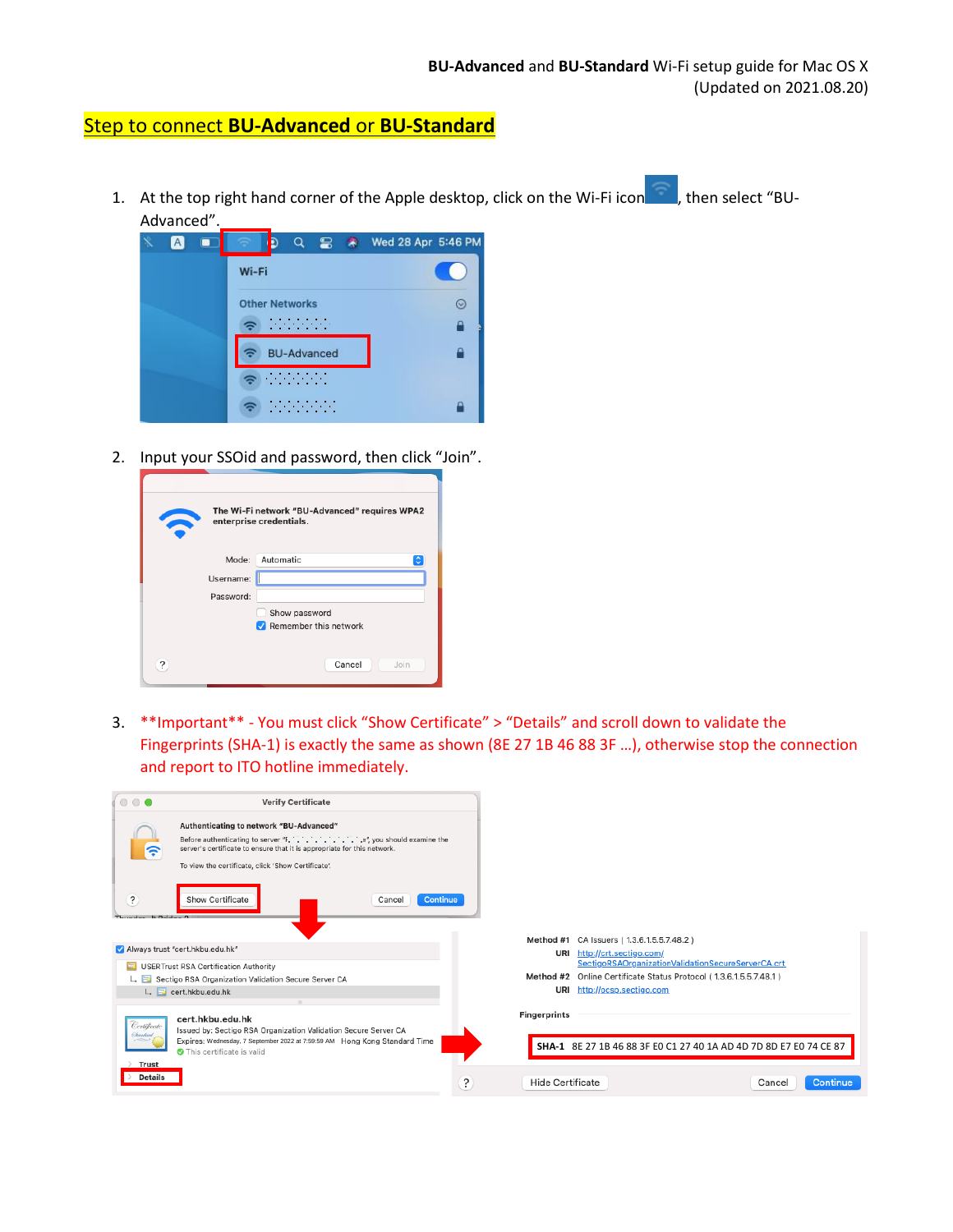- 4. If the Fingerprints is matched, click "Connect".
- 5. Input your system password, then click "Update Settings" to update the Certificate Trust Settings.



6. Done.